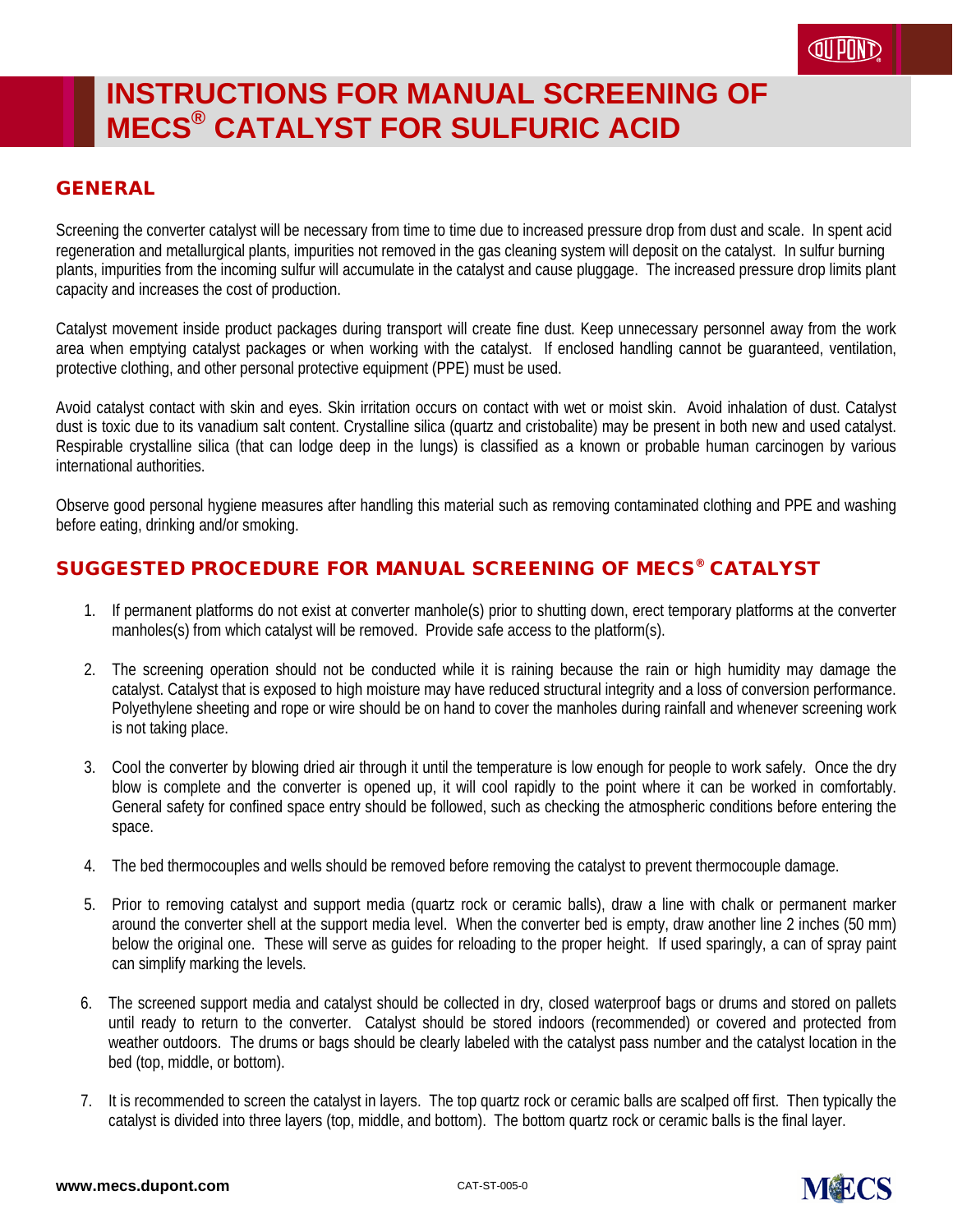If a mechanical screen is used, the catalyst screen should be a two-stage motor-driven unit, Rotex or equal. The upper screen should have openings small enough to retain quartz pebbles or ceramic balls, but large enough to pass the catalyst. The lower screen should have openings large enough to pass dust and chips to the bottom deck for disposal. In some instances, it is desirable to separate pellet catalyst from ring catalyst, so that the ring catalyst can later be reinstalled on top to maximize dust penetration which minimizes pressure drop build-up.

Table 1 shows the recommended screen sizes to achieve good separation of support media and MECS® Catalyst, while keeping screening losses to a minimum and retaining acceptable size catalyst for reuse. The screen should be located in an open, accessible area near the converter.

Careful manual handling of catalyst will minimize screening losses. A pulley arrangement installed on top of the converter will facilitate lowering and raising buckets of catalyst.

If catalyst is transferred to ground level through a hose, precautions should be taken to minimize how far the catalyst drops. The hose should be kept full of catalyst by using a slide gate at the bottom of the hose to control the flow of catalyst to the screen.

Twenty to twenty-five liter buckets, with handles, will probably prove to be most convenient for maneuvering within the converter and for moving into and out of the manways. Catalyst should be put into the buckets with short handled scoops, such as those used in grocery and hardware stores for handling bulk materials.

The buckets of catalyst should be screened as soon as they are removed from the converter.

8. Observe the conditions of the grid slots and clean them out if they are plugged with bits of rock and catalyst. Normally these grid slots will not require cleaning, but occasionally small pieces of rock become lodged in the slots causing added pressure drop.

In carbon steel converters, it is recommended to inspect the caulking between the grids and the converter shell and the spacing between the grids to check that there are no openings large enough to allow rock and catalyst to fall through the grids. Some division plates are covered with insulating brick. This insulating brick should be inspected and repaired, if necessary.

- 9. When reinstalling catalyst, be sure a level, 2 inch (50 mm) layer of quartz rock or ceramic balls is installed on the grids first. Use wide boards or panels of plywood as a working platform inside of the converter. In no case should workers be permitted to walk directly on the support media or catalyst, as this will create an uneven layer of support media and will break the catalyst.
- 10. Install the bottom thermocouple(s) on top of the bottom layer of quartz rock or ceramic balls. Thermocouples should always be located at the rock/catalyst interface. Approximately 6 inches (150 mm) of the tip end of the thermocouple should rest on a single layer of rock with another layer of rock above it.
- 11. Screened, original catalyst should be installed in the lower portion of the bed first, layer by layer. The screened catalyst from the bottom layer of the bed will be placed at the bottom of the bed again. The middle screened layer is added next, and then the top screened layer is replaced. New, fresh catalyst is then installed on top of the older catalyst. This approach should be used for all passes of the converter. After the specified amount of catalyst has been placed in a converter pass, the layer should be carefully leveled to ensure uniform thickness in the catalyst bed.

Install the top thermocouples(s) on top of the catalyst. Thermocouples should always be located at the rock/catalyst interface. Approximately 6 inches (150 mm) of the tip end of the thermocouple should rest on a single layer of rock with another layer of rock above it.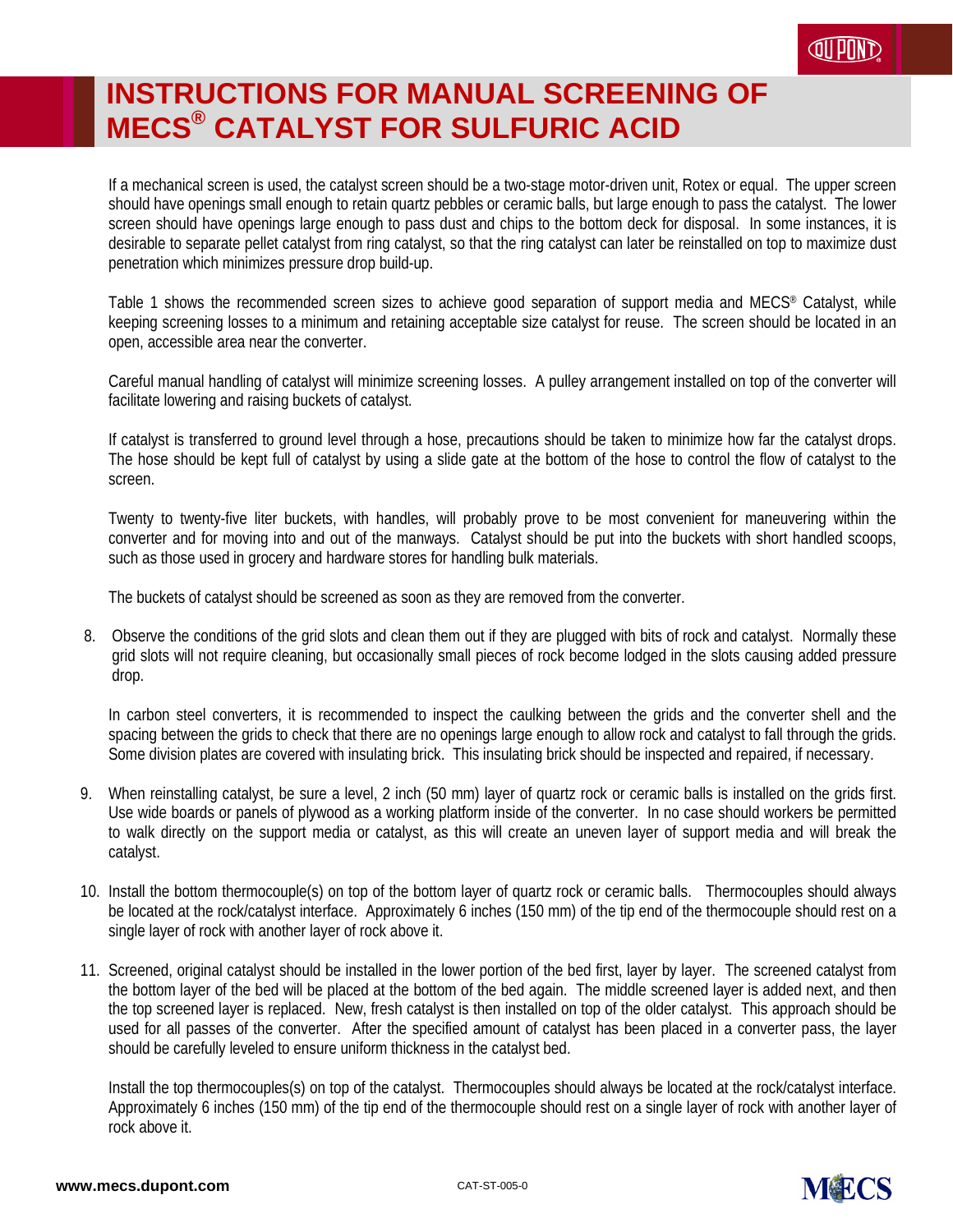- 12. A minimum 2-inch (50 mm) deep layer of quartz pebbles or ceramic balls is placed on top of the catalyst in each converter pass. This top hold-down layer should be carefully leveled also.
- 13. Before sealing on the manway covers, inspect the converter to ensure that all equipment has been removed, all catalyst beds are level, and that all parts of the converter are clean. Remove any dust that may have fallen through the grids onto the division plates while installing the catalyst to prevent unnecessary pressure drop in downstream equipment or catalyst beds. The use of a vacuum cleaner is desirable, but brushing with a soft brush is also acceptable.
- 14. The manways should be closed and the converter sealed off from all access by water or wet air until the plant is restarted.